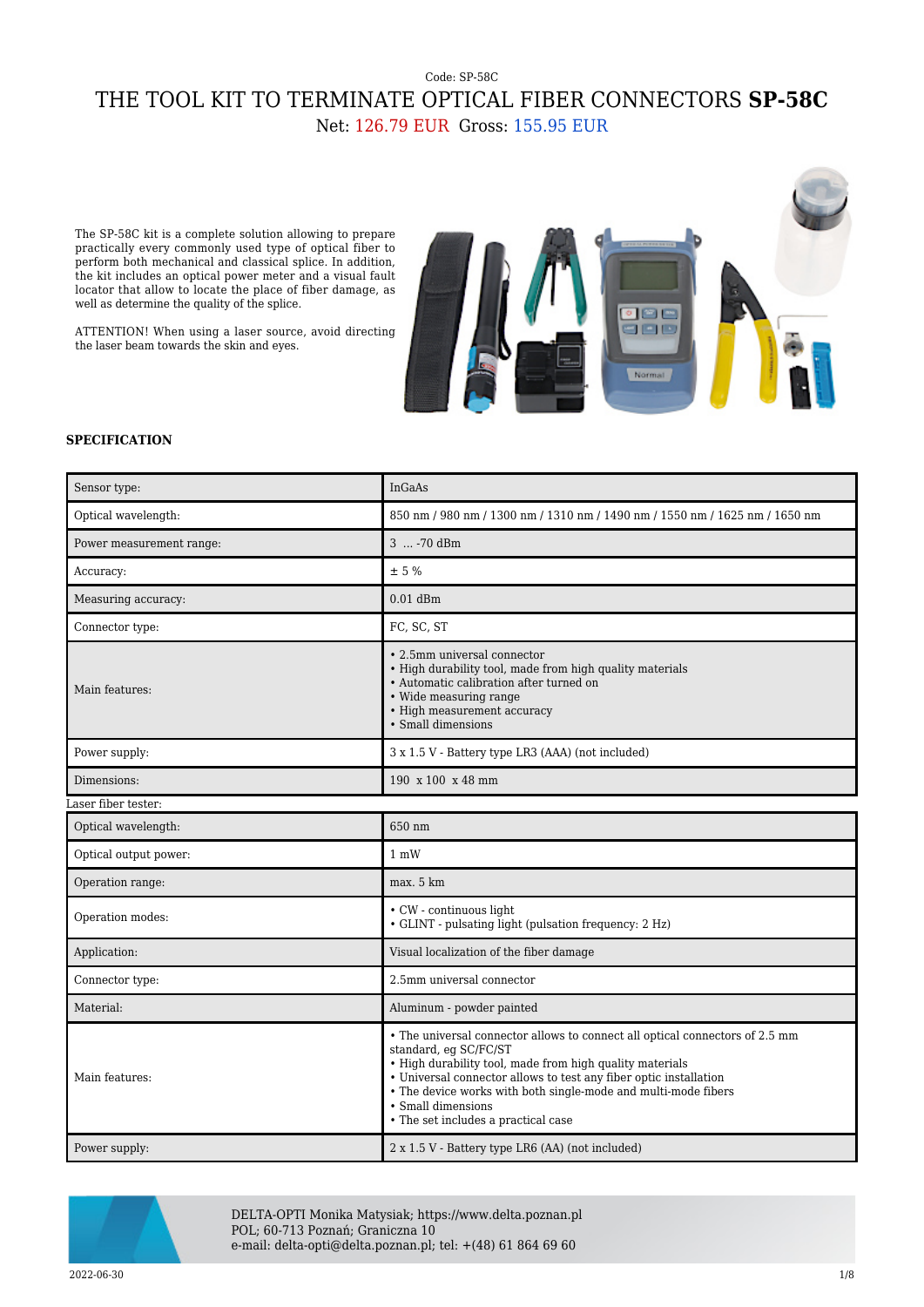| Dimensions:          | Ø 27 x 176 mm                                                                                                                                                                                                                                                                                                                                                 |  |
|----------------------|---------------------------------------------------------------------------------------------------------------------------------------------------------------------------------------------------------------------------------------------------------------------------------------------------------------------------------------------------------------|--|
| General information: |                                                                                                                                                                                                                                                                                                                                                               |  |
| In the kit:          | • Optical power meter,<br>• Laser fiber tester.<br>• Stripper for flat fiber optic cables,<br>• Universal stripper for fibers,<br>• Fiber optic cutter,<br>• Container for isopropyl alcohol with a practical dispenser,<br>• Measuring tape for fiber optic fiber diameter,<br>• A practical bag that allows to conveniently and safely store and move tools |  |
| Main features:       | • Possibility to prepare all commonly used types of fibers for the splicing,<br>• The kit is a complete solution and allows to start working immediately after<br>unpacking                                                                                                                                                                                   |  |
| Weight:              | $1.26$ kg (total)                                                                                                                                                                                                                                                                                                                                             |  |
| Dimensions:          | $240 \times 160 \times 100 \text{ mm}$ (bag dimensions)                                                                                                                                                                                                                                                                                                       |  |
| Guarantee:           | 2 years                                                                                                                                                                                                                                                                                                                                                       |  |

## **PRESENTATION**

Optical power meter:



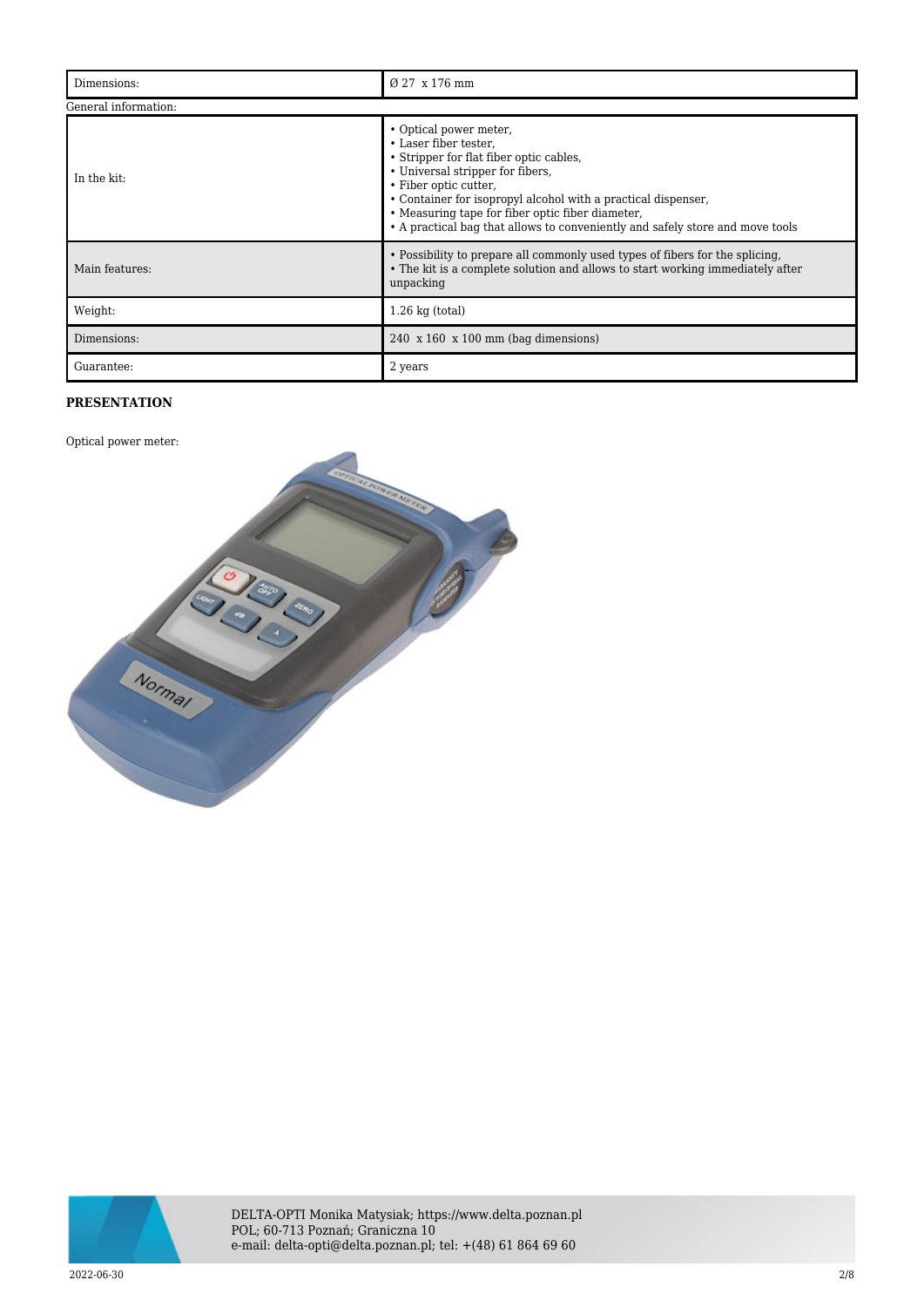

connector:



Laser fiber tester:



DELTA-OPTI Monika Matysiak; https://www.delta.poznan.pl POL; 60-713 Poznań; Graniczna 10 e-mail: delta-opti@delta.poznan.pl; tel: +(48) 61 864 69 60

 $2022{\cdot}06{\cdot}30$   $3/8$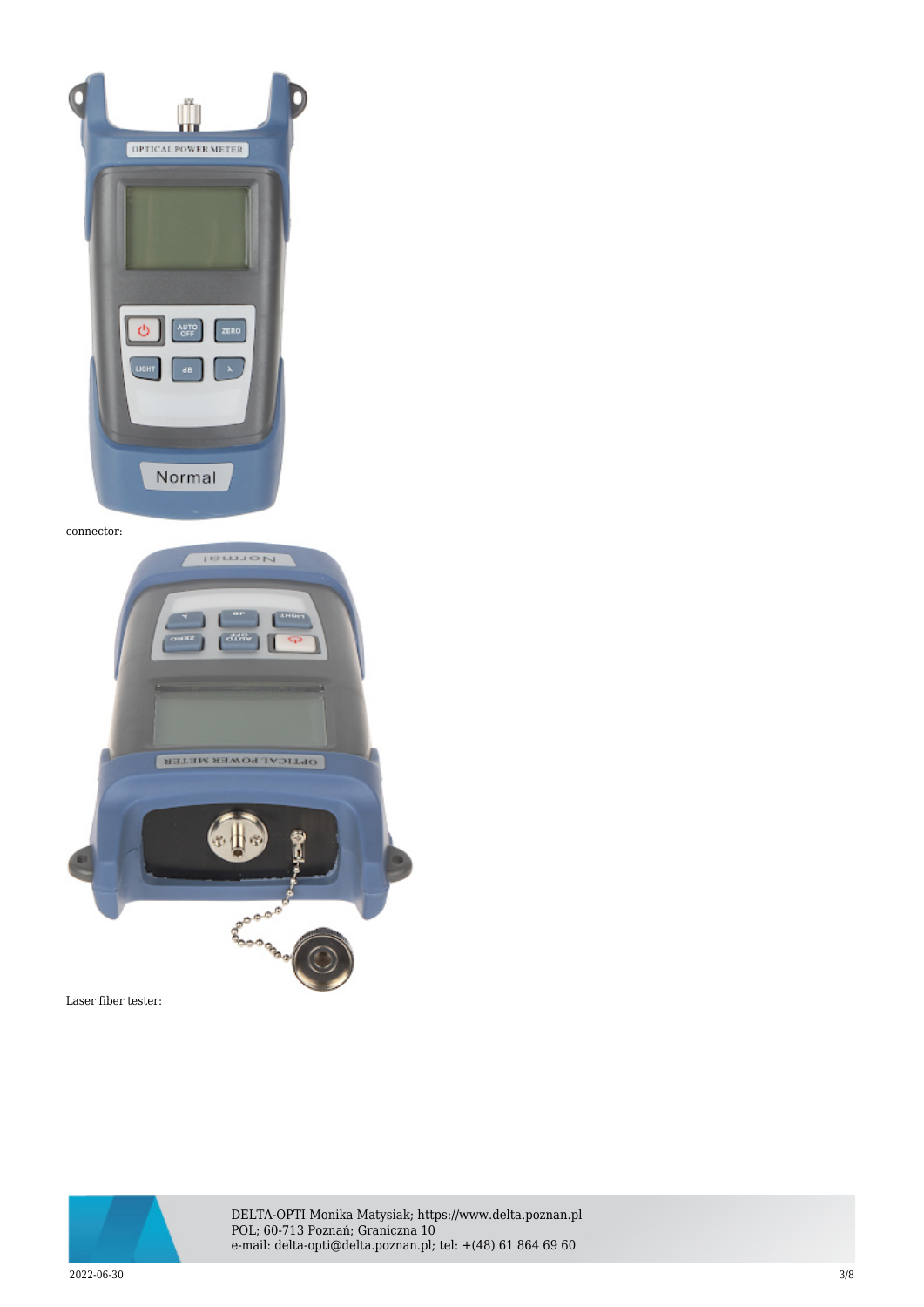



DELTA-OPTI Monika Matysiak; https://www.delta.poznan.pl POL; 60-713 Poznań; Graniczna 10 e-mail: delta-opti@delta.poznan.pl; tel: +(48) 61 864 69 60

 $2022{\cdot}06{\cdot}30$  and  $4/8$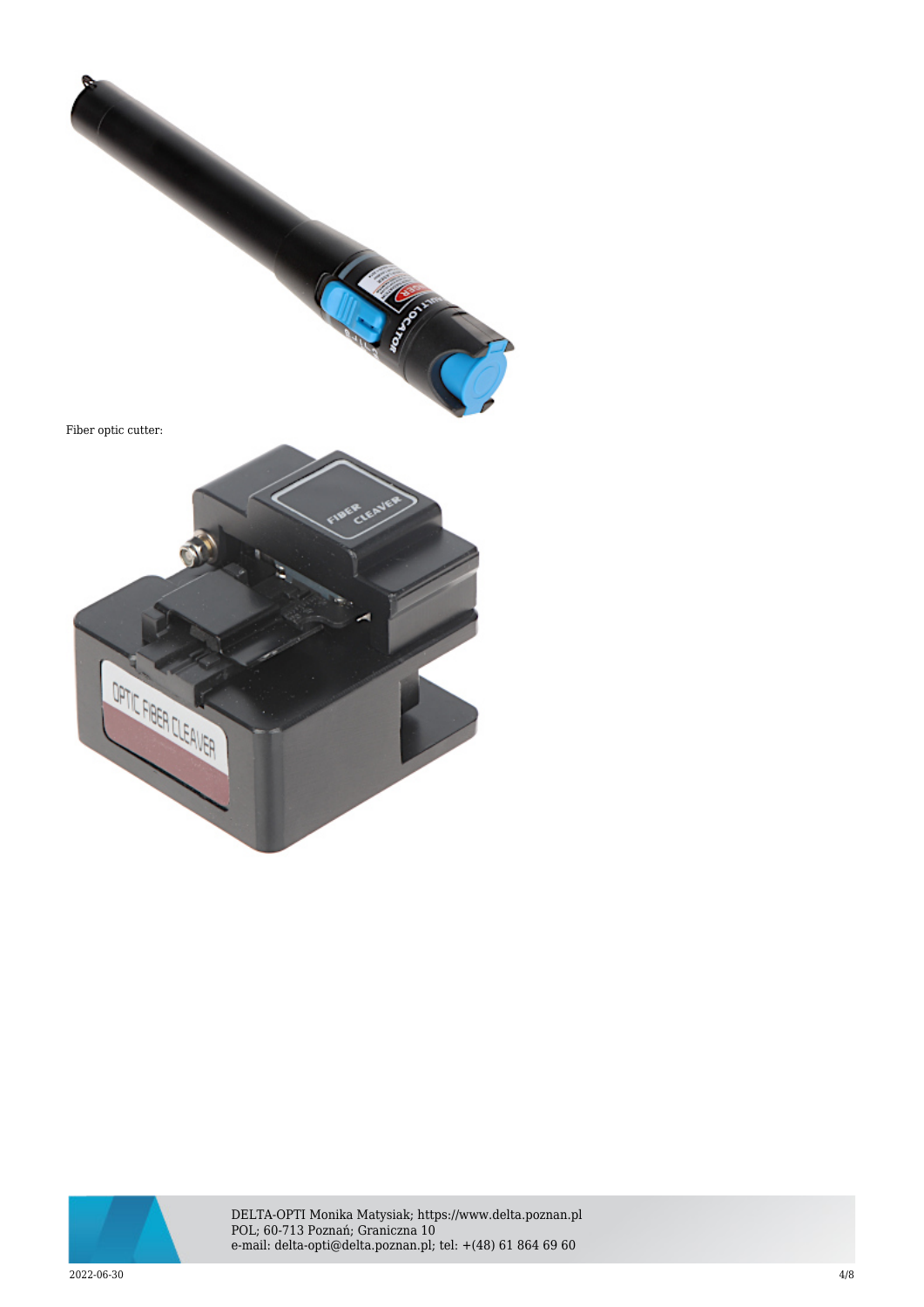

Container for isopropyl alcohol with a practical dispenser:



Stripper for fiber optic cables:



DELTA-OPTI Monika Matysiak; https://www.delta.poznan.pl POL; 60-713 Poznań; Graniczna 10 e-mail: delta-opti@delta.poznan.pl; tel: +(48) 61 864 69 60

 $2022{\cdot}06{\cdot}30$   $5/8$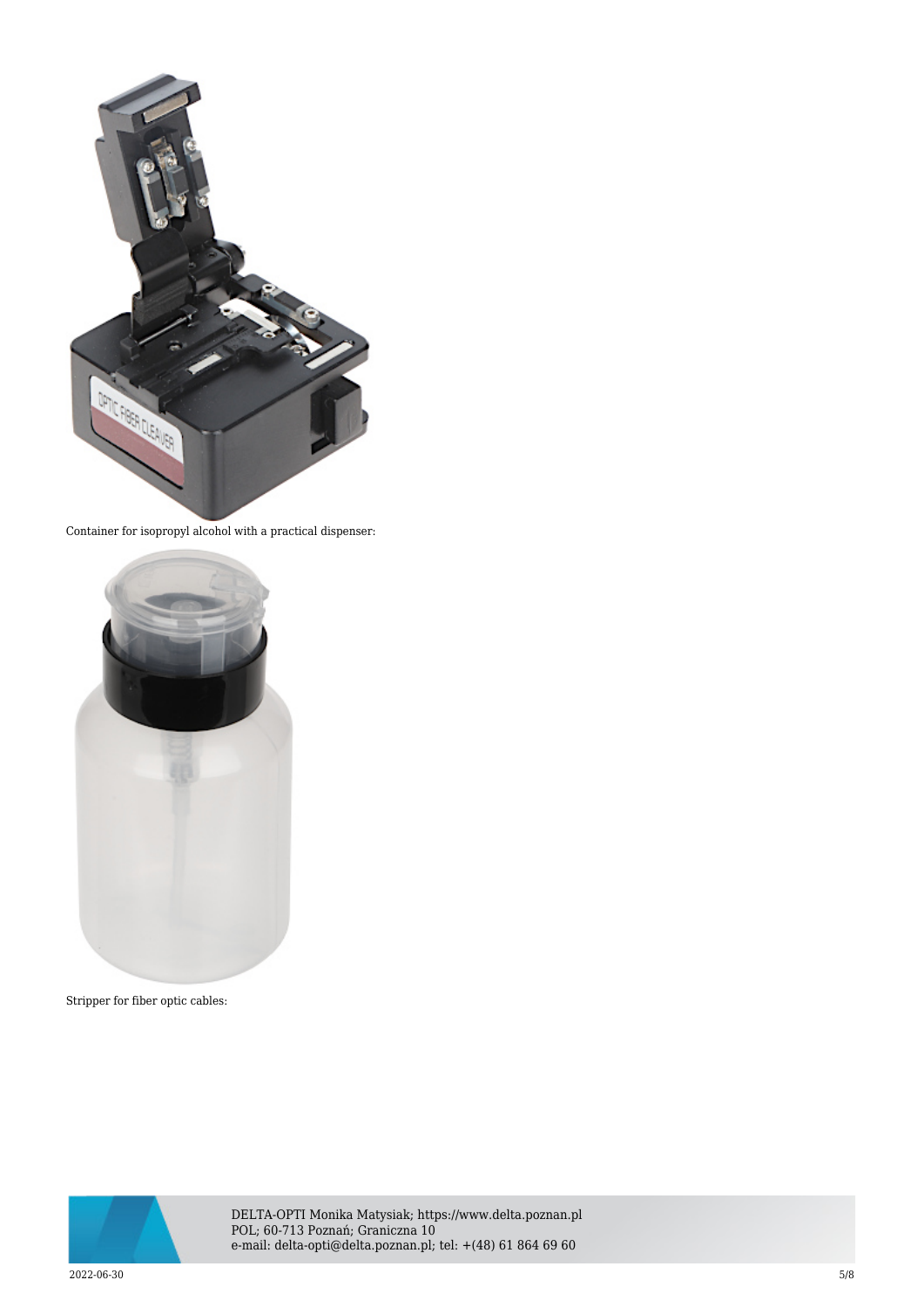

Insulation stripper:



DELTA-OPTI Monika Matysiak; https://www.delta.poznan.pl POL; 60-713 Poznań; Graniczna 10 e-mail: delta-opti@delta.poznan.pl; tel: +(48) 61 864 69 60

 $2022{\cdot}06{\cdot}30$  6/8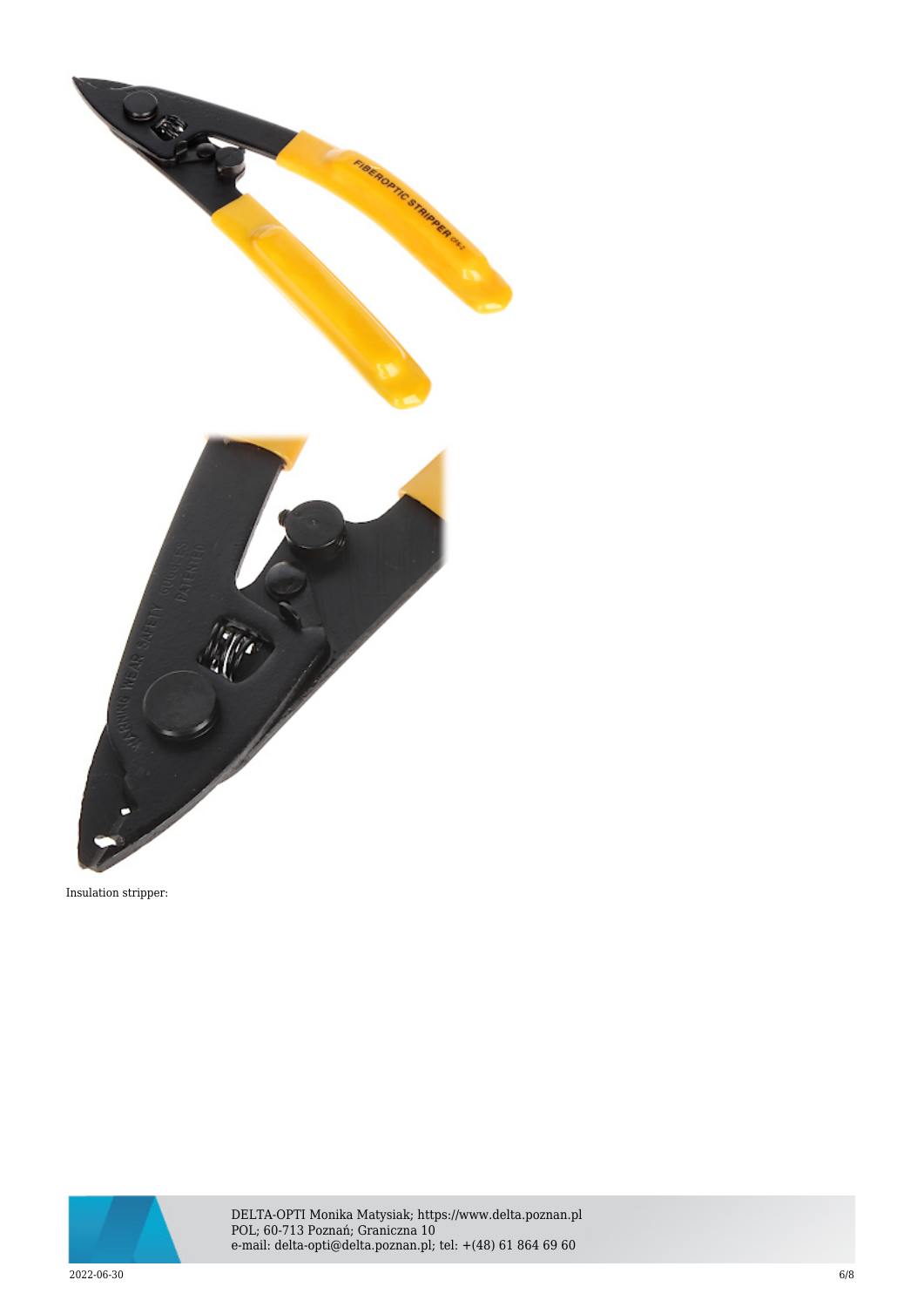

The tool set is housed in a handy bag:



DELTA-OPTI Monika Matysiak; https://www.delta.poznan.pl POL; 60-713 Poznań; Graniczna 10 e-mail: delta-opti@delta.poznan.pl; tel: +(48) 61 864 69 60

 $2022$ -06-30  $7/8$